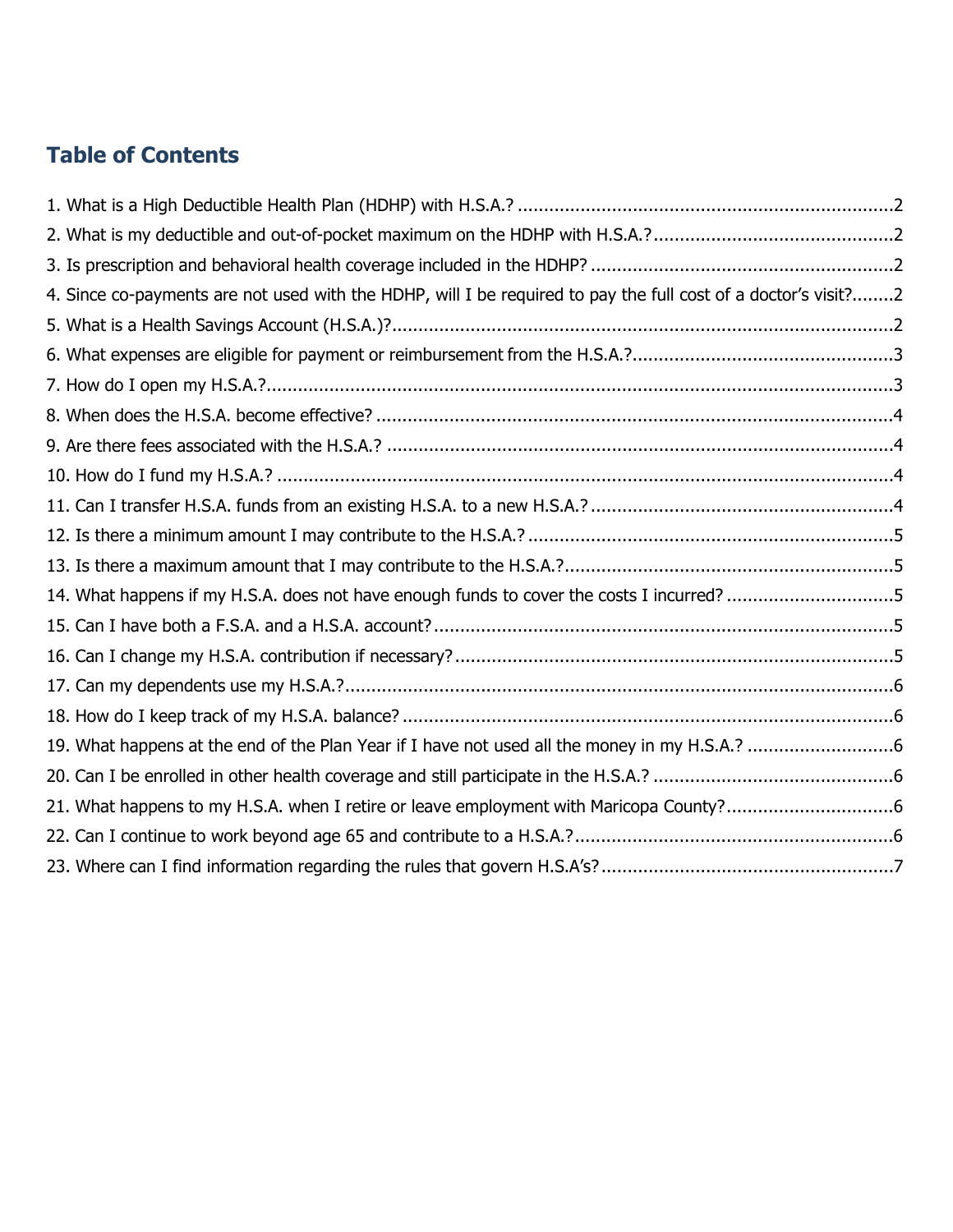## <span id="page-1-0"></span>**1. What is a High Deductible Health Plan (HDHP) with H.S.A.?**

A HDHP is a medical plan in which the plan does not cover your medical, prescription, or behavioral health services until a deductible is satisfied. The exception is in-network preventive care which does not require that the deductible be satisfied first. The H.S.A. is a financial tool allowed by the I.R.S. to support the HDHP medical plan.

## <span id="page-1-1"></span>**2. What is my deductible and out-of-pocket maximum on the HDHP with H.S.A.?**

For Plan Year 2021-22, the annual in-network deductible is \$1,500 for an individual and \$3,000 for a family. The annual out-of-network deductible is \$3,000 for an individual and \$6,000 for a family. Once the annual deductible is satisfied, 15% co-insurance for in-network services or 50% for out-of-network services applies, until the point that you reach your out-of-pocket maximum.

The annual in-network out-of-pocket maximum is \$3,275 for an individual and \$6,550 for a family. The annual out-of-network out-of-pocket maximum is \$6,550 for an individual and \$13,100 for a family. Once the applicable out-of-pocket maximum is met, eligible services are covered at 100%.

Non-compliance penalties, non-covered services and out-of-network provider charges in excess of the maximum reimbursable charge (difference between billed amount for service and the contracted rate with the health plan) do not count toward the out-of-pocket maximum.

#### <span id="page-1-2"></span>**3. Is prescription and behavioral health coverage included in the HDHP?**

Yes. Maricopa County bundles its prescription and behavioral health benefits along with its medical coverage. Eligible expenses incurred for prescription and behavioral health count towards satisfying your deductible and out-of-pocket maximum.

#### <span id="page-1-3"></span>**4. Since co-payments are not used with the HDHP, will I be required to pay the full cost of a doctor's visit?**

If you go to a contracted provider for a non-preventive visit, you will be required to pay the full contracted (discounted) rate for the office visit until you have reached the applicable deductible. Once the annual deductible is satisfied, 15% co-insurance for in-network services or 50% for out-of-network services applies, until the point that you reach your out-of-pocket maximum. In-network preventive visits are provided at no cost.

The H.S.A. may be used to cover eligible healthcare expenses, such as out-of-pocket costs for which you are financially responsible.

## <span id="page-1-4"></span>**5. What is a Health Savings Account (H.S.A.)?**

A Health Savings Account (H.S.A.) is a tax-advantaged medical savings account that allows individuals to set aside pre-tax dollars to pay for current and future eligible medical expenses. Maricopa County offers this type of account to individuals who are enrolled in a HDHP and who are not covered under any other health insurance including Medicare.

FINAL 03/16/2021 H.S.A. 2021-2022 Open Enrollment/FAQs 2 Contributions to an H.S.A. are pre-taxed and earn interest, and may be made by the employer, the employee or both. Since H.S.A. funds are intended to be used to pay for qualified medical expenses, using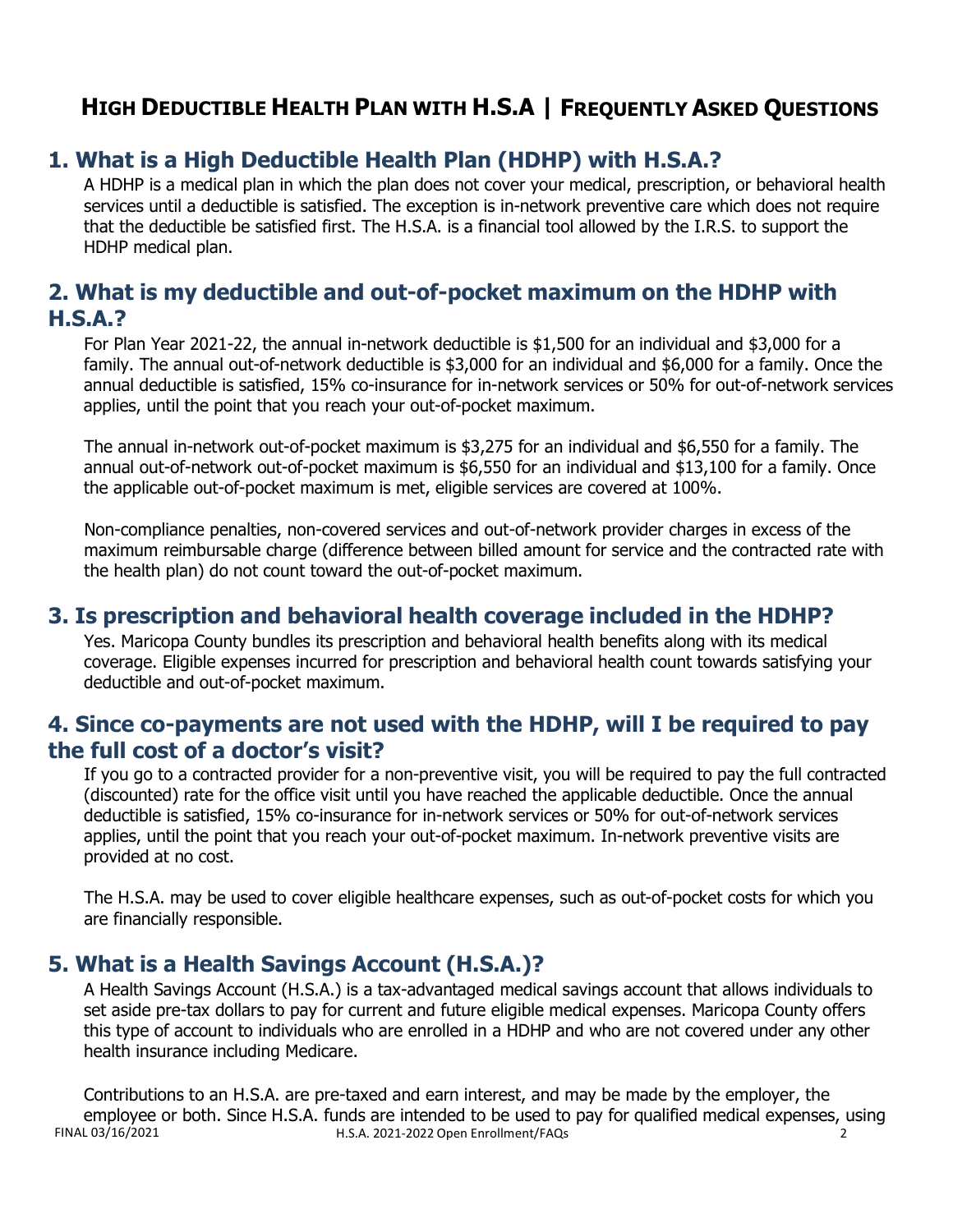such funds for other purposes may result in penalties and other tax liabilities. As with other types of savings accounts, any money not spent will accumulate from year to year and the balance will be available to you when you need it.

#### <span id="page-2-0"></span>**6. What expenses are eligible for payment or reimbursement from the H.S.A.?**

Qualified expenses are those that would generally qualify for the medical, vision and dental expense deduction. It is highly recommended that you save documentation of contributions and distributions for tax purposes.

**IRS Publication 502 <http://www.irs.gov/publications/p502/>**has a complete list of eligible expenses.

#### <span id="page-2-1"></span>**7. How do I open my H.S.A.?**

Once you enroll in the HDHP, you may open a H.S.A. by granting the County permission to open an account on your behalf. You may grant this permission when you make your benefit elections in the Benefit Enrollment System. Receipt of your H.S.A. debit card is an indication that your account has been opened.

You will be required to respond "I Agree" in the Benefit Enrollment System to the following statement:

By clicking the "I Agree" button below, I appoint Maricopa County as my agent to act on my behalf in order to open a Health Savings Account (H.S.A.). I also authorize Maricopa County to send and receive information to and from my health plan and the bank administering my H.S.A.\* in order to accomplish this purpose.

I certify that I am eligible to contribute to an H.S.A. in accordance with the Internal Revenue Code Publication 969. To qualify for an H.S.A., I must meet the following requirements:

- Covered under a High Deductible Health Plan (HDHP) on the first day of the month
- Have no other health coverage except what is permitted by the IRS
- Not be enrolled in Medicare
- Cannot be claimed as a dependent on someone else's tax return

I understand and instruct my health plan and/or the bank administering my H.S.A.\*, unless otherwise notified, to make available to me online the Custodial and Deposit Agreement and all other H.S.A. notices, disclosures, and information related to and governing my H.S.A. or by my calling the phone number listed on the back of my H.S.A. debit card.

I understand that federal law requires that the bank administering my H.S.A.\* obtain, verify, and record information that identifies each person who opens an account. Accordingly, I authorize Maricopa County to forward to the bank information such as my Name, Address (must not be a PO Box Number), Phone Number, Date of Birth, Social Security Number, Country of Citizenship, and any other pertinent personal information. I also authorize the bank to make any inquiries that it considers appropriate to determine if it should open and maintain my H.S.A.

By clicking the "I Agree" button below, I consent for Maricopa County to remain my agent until my Health Savings Account is opened or until: (i) I submit written notice to Maricopa County that I intend to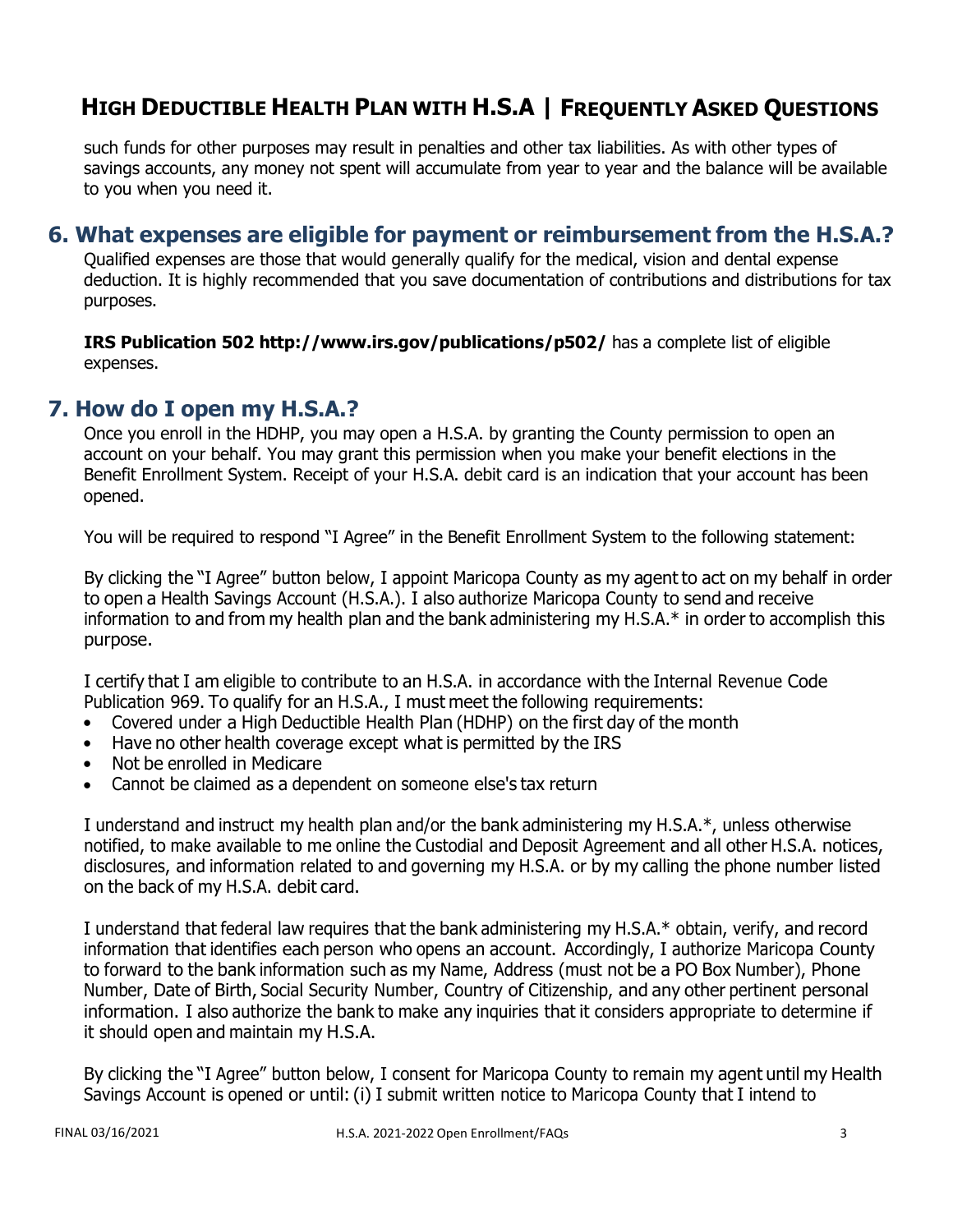terminate this appointment and Maricopa County has a reasonable period of time to act on such notice; or (ii) I inform Maricopa County that I am no longer an H.S.A. eligible individual.

Finally, your H.S.A. Account may be delayed if you have a PO Box as your address in the ADP Portal at the time of completing your benefit elections. In some cases, the bank may also request additional documentation such as a copy of a valid photo identification card or Social Security card to verify your identity prior to opening an account on your behalf.

## <span id="page-3-0"></span>**8. When does the H.S.A. become effective?**

The H.S.A. is opened once the bank receives and processes the eligibility file; provided you are an eligible individual and you meet the following requirements:

- You must be covered under a HDHP on the first day of the month
- You must not have other health coverage except what is permitted under IRS guidelines
- You must not be enrolled in Medicare
- You cannot be claimed as a dependent on someone else's tax return
- You do not receive health benefits under TRICARE
- You have not received Veterans Administration (VA) benefits within the past three months prior to your eligibility.

Expenses incurred under the HDHP cannot be paid for with monies in the H.S.A. unless the date of service for those expenses occurred on or after your H.S.A. was opened.

#### <span id="page-3-1"></span>**9. Are there fees associated with the H.S.A.?**

Fees are not assessed if your employment status with the County remains as "Active" and you are enrolled in a County-sponsored HDHP medical plan. However, you are responsible for bank administrative fees for options such as check orders, paper statements, etc.

## <span id="page-3-2"></span>**10. How do I fund my H.S.A.?**

Both the employee and the employer may contribute to the employee's H.S.A. in the same year. Maricopa County will contribute a lump sum of \$500 for individual coverage and \$1000 for family coverage per Plan Year. This funding will occur at the beginning of the Plan Year if the H.S.A. has been opened. New employees or newly-eligible employees who enroll in the HDHP after July 1 will receive a pro-rated contribution from the County (based on the number of days remaining in the Plan Year).

You may also elect to make additional contributions to your H.S.A. through pre-tax payroll deductions taken each pay period. Annual contribution elections made during Open Enrollment will be divided by 24 pay periods. New employees or newly-eligible employees will have their annual contribution amount divided by the number of pay periods remaining in the Plan Year to determine the pay period deduction amount.

## <span id="page-3-3"></span>**11. Can I transfer H.S.A. funds from an existing H.S.A. to a new H.S.A.?**

Yes. Employees may choose to change HDHP medical plans, or have an existing H.S.A from a previous employer's plan, and want to consolidate H.S.A. funds in their new bank account. After the new account is open and you have received the new H.S.A. debit card, contact your banking provider from the previous plan year to submit a bank transfer form and funds will be sent to the new H.S.A. account.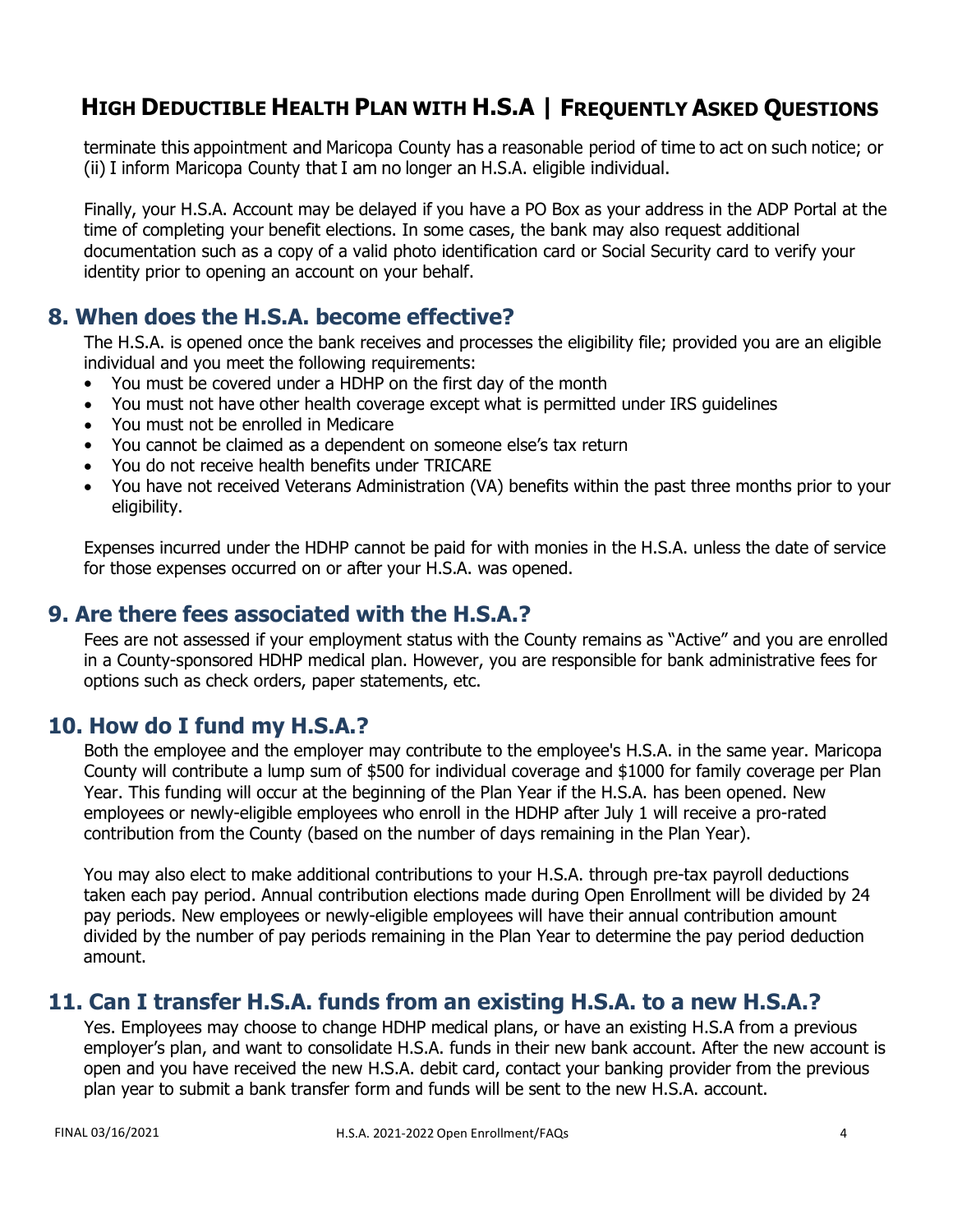You may also choose to keep both H.S.A.s open. However, your H.S.A. account that is not linked to an active medical plan would be a private account, so bank maintenance fees would apply. Contact your applicable H.S.A. bank provider for details on any applicable fees.

#### <span id="page-4-0"></span>**12. Is there a minimum amount I may contribute to the H.S.A.?**

Employees may choose to waive their contribution by electing \$0 for their annual H.S.A. contribution amount. Employees who choose to make a contribution to their H.S.A. will be required to elect a minimum annual contribution of \$240.

#### <span id="page-4-1"></span>**13. Is there a maximum amount that I may contribute to the H.S.A.?**

Yes. The IRS annual contribution limit is \$3,600 for employee only coverage, and \$7,200 for family coverage. These limits include the annual County contribution. If you are an eligible individual age 55 and older, you may contribute an additional \$1,000 catch-up contribution.

### <span id="page-4-2"></span>**14. What happens if my H.S.A. does not have enough funds to cover the costs I incurred?**

Only the money that is in your H.S.A. at any given time is available for your use. Should you need to cover out-of-pocket expenses in excess of your account balance, you may want to consider paying the funds from another financial source such as checking or savings accounts and then reimburse yourself from the H.S.A. after pre-tax funds have been deposited. Or, you may try to arrange to pay providers over the course of time while contributions accumulate in your H.S.A. from payroll contributions.

#### <span id="page-4-3"></span>**15. Can I have both a F.S.A. and a H.S.A. account?**

IRS regulations allow you to own a H.S.A. along with a Limited Scope FSA, which can be used to reimburse dental and vision qualified expenses only. You would also have the option to enroll in a Dependent Care FSA, which would allow for pre-tax dollars to reimburse childcare expenses for a dependent under the age of 13 or qualified adult care services.

If you select to change plans from an HMO or PPO to a HDHP with H.S.A. when experiencing a HIPAA Special Enrollment Event (Birth, Adoption, Marriage, and Loss of Other Coverage), and have a Health Care F.S.A., you must change to a Limited Scope F.S.A. or waive your F.S.A.

In addition, you would not be able to own a Health Care F.S.A. and a H.S.A.. If you are switching to a HDHP with H.S.A. during the annual Open Enrollment period, you are encouraged to exhaust your Health Care F.S.A. by June  $30<sup>th</sup>$ .

**NOTE:** For all employees who select a H.S.A.-qualified plan during Open Enrollment and have unused Health Care F.S.A. dollars at the end of the plan year, the County will withhold all contributions to the H.S.A. until the first day of the month following the end of the Health Care F.S.A. grace period.

## <span id="page-4-4"></span>**16. Can I change my H.S.A. contribution if necessary?**

Yes. You may make changes to or stop your H.S.A. contribution at any time by accessing the Benefit Enrollment System. Although changes can be made, you are ultimately responsible for monitoring your annual contribution to ensure you do not exceed the IRS annual limit.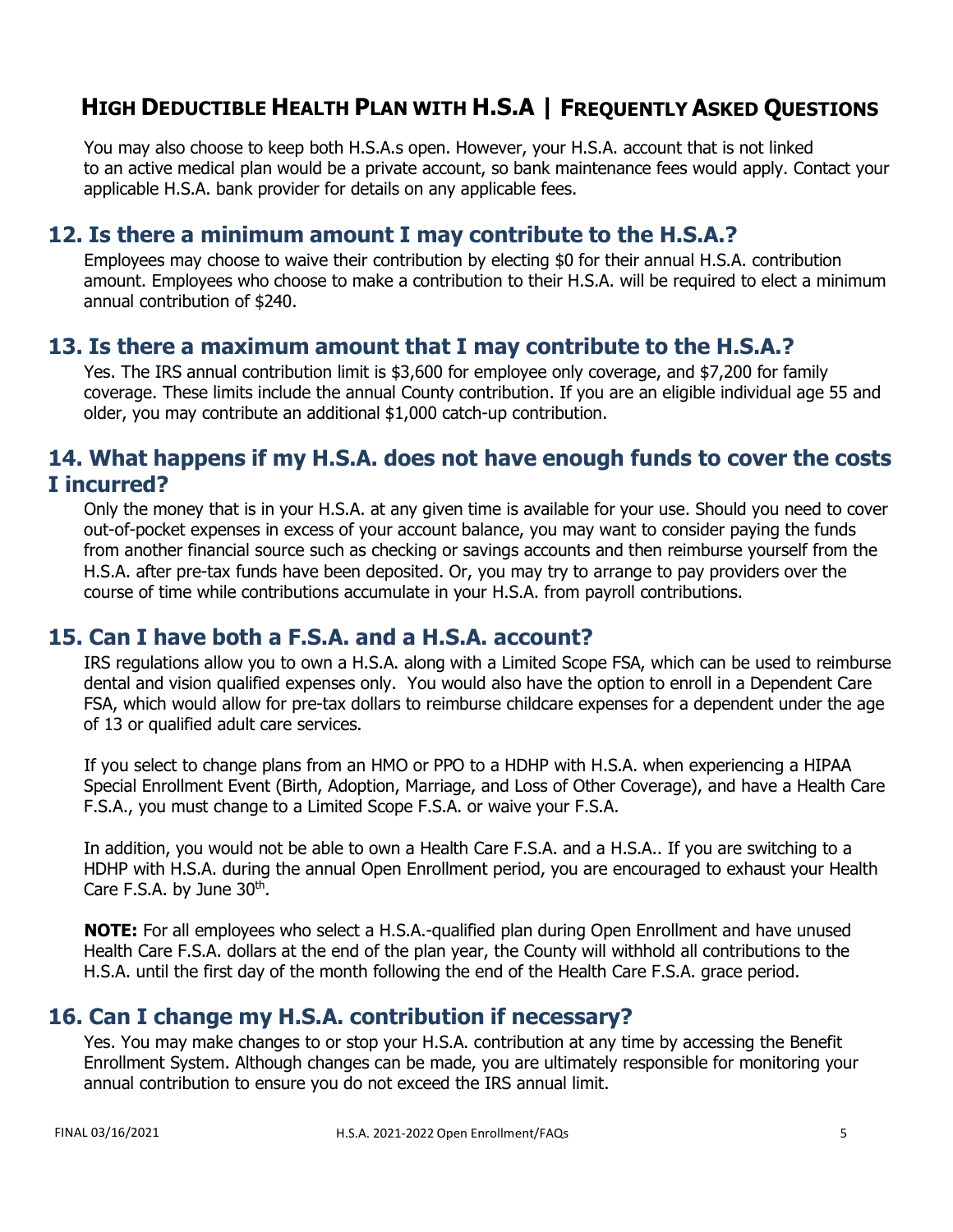## <span id="page-5-0"></span>**17. Can my dependents use my H.S.A.?**

The IRS determines the dependents whose eligible expenses qualify under the H.S.A. Individuals other than yourself who can use the H.S.A. include your spouse, any dependent you claim on your tax return, and any person you could have claimed but did not. For additional information, go to **[www.irs.gov/publications/p969/ar02.html](http://www.irs.gov/publications/p969/ar02.html)**.

## <span id="page-5-1"></span>**18. How do I keep track of my H.S.A. balance?**

You may track your H.S.A. balance by logging into your account on your applicable health plan webpage or by calling the number on the back of your H.S.A. card.

## <span id="page-5-2"></span>**19. What happens at the end of the Plan Year if I have not used all the money in my H.S.A.?**

The money in your account will roll over to the next year and be available for your use when you need it to pay for qualified medical expenses.

## <span id="page-5-3"></span>**20. Can I be enrolled in other health coverage and still participate in the H.S.A.?**

The IRS requirements for the H.S.A. are that you must not be enrolled in another health insurance plan, either as an employee or dependent, other than another high-deductible health plan, or a plan providing specific, limited coverage (such as specific disease or illness insurance, dental insurance, vision insurance, disability or long-term care insurance).

**Medicare:** In general, a person turning age 65 is automatically enrolled in Medicare Part A which is hospital insurance. If you are enrolled in a HDHP through Maricopa County, your coverage would be considered primary and Medicare Part A would be secondary. In accordance with IRS regulations, you will no longer be eligible to contribute to your H.S.A. because you cannot be enrolled in other health insurance coverage such as Medicare.

If you are Medicare eligible, you will be required to sign a Statement of Understanding to certify whether you are or are not enrolled in Medicare. If you are not enrolled in Medicare you may continue to make contributions to a H.S.A.

## <span id="page-5-4"></span>**21. What happens to my H.S.A. when I retire or leave employment with Maricopa County?**

Your H.S.A. is portable and you can take it with you when you leave. You have the option of leaving the funds in your bank account, or withdrawing them and having a check issued to you. Any funds withdrawn and not re-deposited into another H.S.A. may be subject to penalties and are considered taxable income. Consult your tax advisor for guidance.

## <span id="page-5-5"></span>**22. Can I continue to work beyond age 65 and contribute to a H.S.A.?**

According to the IRS, you cannot contribute to a H.S.A. in any month that you are enrolled in Medicare. The Benefits Finance Team will require that you sign a **Statement of Understanding** to allow contributions to continue to your H.S.A. based on Medicare eligibility, that reads: